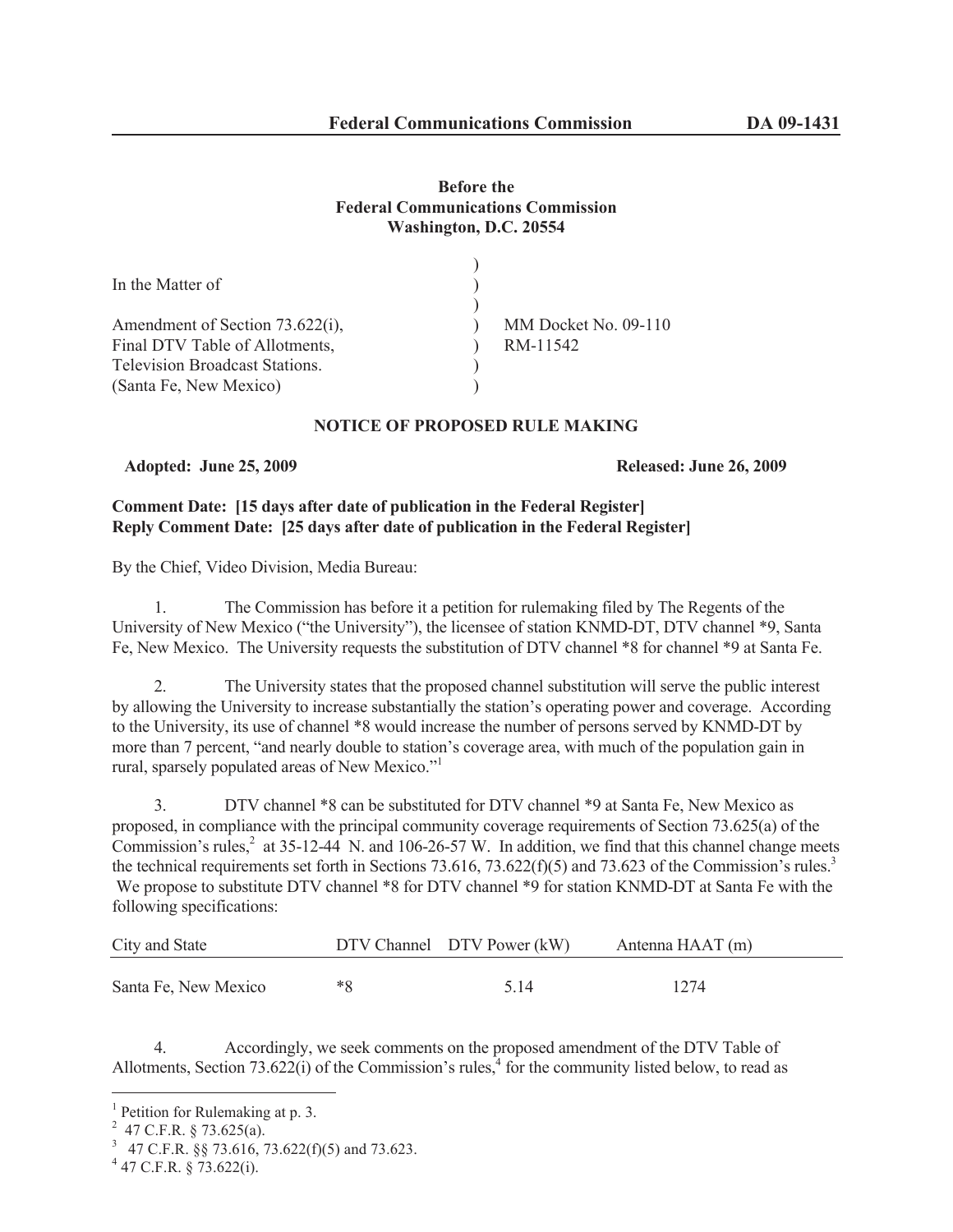Channel No.

follows:

|                      | CHAHILLE IVO.    |                  |  |
|----------------------|------------------|------------------|--|
| City and State       | Present          | Proposed         |  |
| Santa Fe, New Mexico | $*9, 10, 27, 29$ | $*8, 10, 27, 29$ |  |

5. The Commission's authority to institute rule making proceedings, showings required, cutoff procedures, and filing requirements are contained in the attached Appendix and are incorporated by reference herein. Pursuant to Section 73.623(h) of the rules, mutually-exclusive applicants will be provided a 90-day period of time, from the date of a public notice identifying mutually-exclusive proposals, to resolve their mutual-exclusivity via engineering amendment or settlement.<sup>5</sup> If we receive a maximization application on or before the date for filing initial comments in this proceeding, which proposes a facility which is mutually-exclusive with the proposal set forth herein, we will issue a public notice and the parties will have 90 days within which to resolve their mutual-exclusivity. If the parties resolve their mutualexclusivity, we will complete the rulemaking process by issuing the appropriate order. If the parties are unable to resolve their mutual-exclusivity, we will terminate this proceeding and dismiss the maximization application.

6. Pursuant to Sections 1.415 and 1.419 of the Commission's rules, interested parties may file comments on or before [15 days after publication in the Federal Register] and reply comments on or before [25 days after publication in the Federal Register], and are advised to read the Appendix for the proper procedures. Comments should be filed with the Federal Communications Commission, Office of the Secretary, 445 12th Street, S.W., Washington, D.C. 20554. Additionally, a copy of such comments should be served on the petitioner, or its counsel or consultant, as follows:

Margaret L. Miller, Esq. Dow Lohnes PLLC 1200 New Hampshire Avenue, N.W. Suite 800 Washington, D.C. 20036

7. Parties must file an original and four copies of each filing. Filings can be sent by hand or messenger delivery, by commercial overnight courier, or by first-class or overnight U.S. Postal Service mail (although we continue to experience delays in receiving U.S. Postal Service mail). The Commission's contractor, Natek, Inc., will receive hand-delivered or messenger-delivered paper filings for the Commission's Secretary at 236 Massachusetts Avenue, N.E., Suite 110, Washington, D.C. 20002. The filing hours at this location are 8:00 a.m. to 7:00 p.m. All hand deliveries must be held together with rubber bands or fasteners. Any envelopes must be disposed of before entering the building. Commercial overnight mail (other than U.S. Postal Service Express Mail or Priority Mail) must be sent to 9300 East Hampton Drive, Capitol Heights, Maryland 20743. U.S. Postal Service first-class mail, Express Mail, and Priority Mail should be addressed to 445 12th Street, S.W., Washington, D.C. 20554. All filings must be addressed to Marlene H. Dortch, Secretary, Federal Communications Commission, Office of the Secretary. Any filing that is not addressed to the Office of the Secretary will be treated as filed on the day it is received in the

 $5$  47 C.F.R. §73.623(h)(3).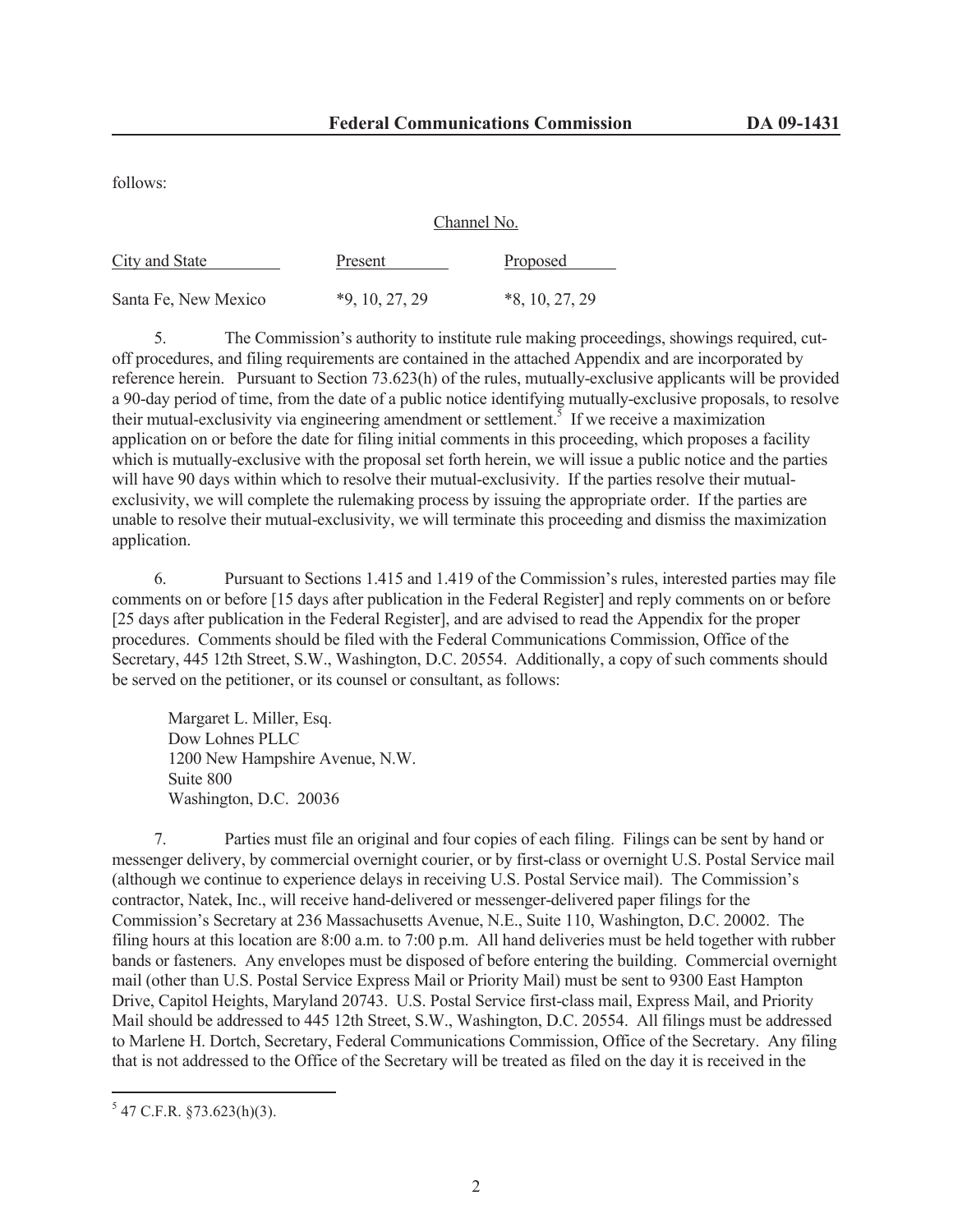Office of the Secretary.<sup>6</sup> Accordingly, failure to follow the specified requirements may result in the treatment of a filing as untimely.

8. The Commission has determined that the relevant provisions of the Regulatory Flexibility Act of 1980 do not apply to a rule making proceeding to amend the DTV Table of Allotments, Section 73.622(i). This document does not contain proposed information collection requirements subject to the Paperwork Reduction Act of 1995, Public Law 104-13. In addition, therefore, it does not contain any proposed information collection burden "for small business concerns with fewer than 25 employees," pursuant to the Small Business Paperwork Relief Act of 2002, Public Law 107-198, § 3506(c)(4).

9. For further information concerning the proceeding listed above, contact Joyce L. Bernstein, Media Bureau, (202) 418-1600. For purposes of this restricted notice and comment rule making proceeding, members of the public are advised that no *ex parte* presentations are permitted from the time the Commission adopts a Notice of Proposed Rule Making until the proceeding has been decided and such decision in the applicable docket is no longer subject to reconsideration by the Commission or review by any court. An *ex parte* presentation is not prohibited if specifically requested by the Commission or staff for the clarification or adduction of evidence or resolution of issues in the proceeding. However, any new written information elicited from such a request or any summary of any new information shall be served by the person making the presentation upon the other parties to the proceeding in a particular docket unless the Commission specifically waives this service requirement. Any comment which has not been served on the petitioner constitutes an *ex parte* presentation and shall not be considered in the proceeding. Any reply comment which has not been served on the person(s) who filed the comment, to which the reply is directed, constitutes an *ex parte* presentation and shall not be considered in the proceeding.

FEDERAL COMMUNICATIONS COMMISSION

Barbara A. Kreisman Chief, Video Division Media Bureau

<sup>6</sup> *See* 47 C.F.R. § 1.7.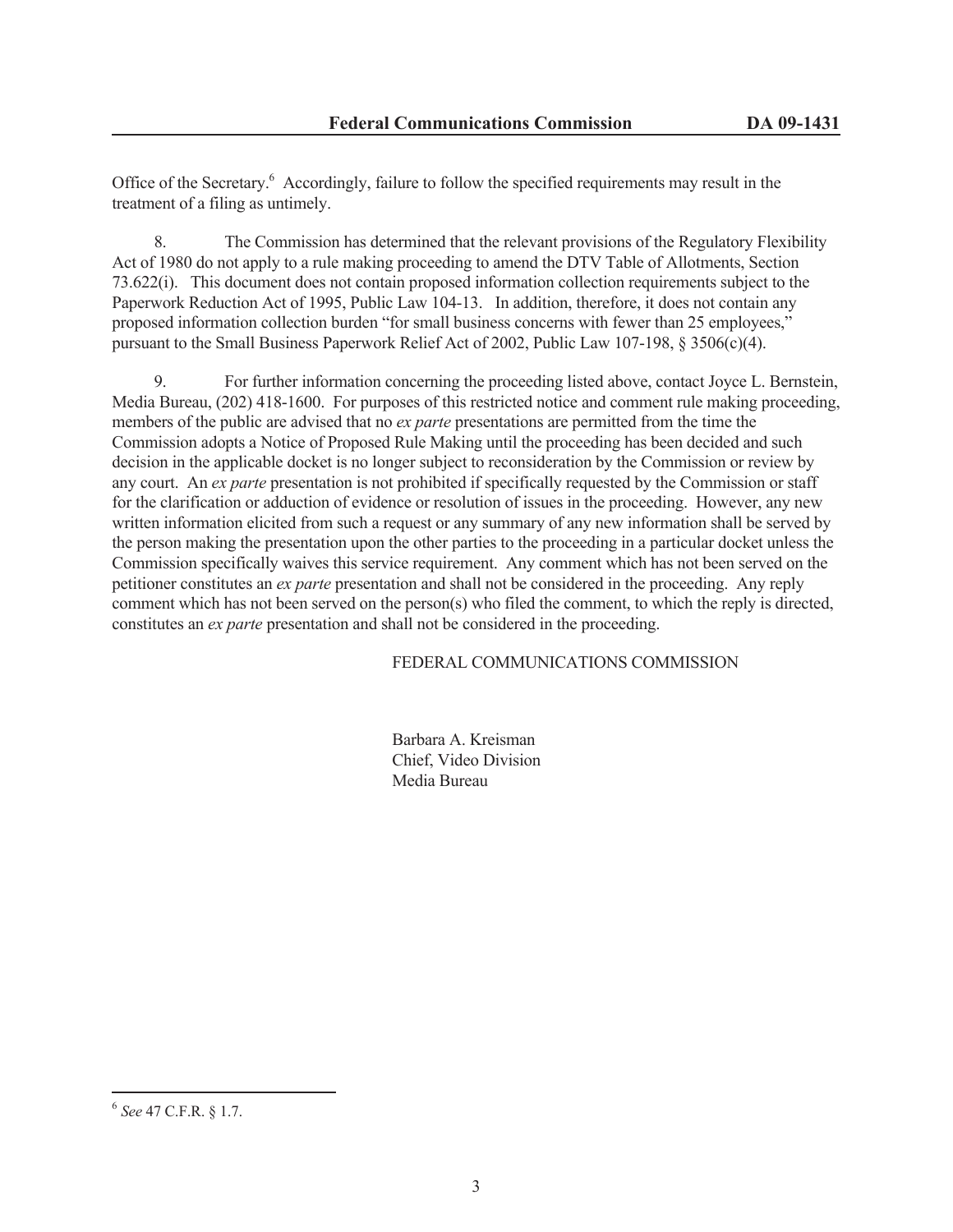## **APPENDIX**

1. Pursuant to authority found in 47 U.S.C. Sections  $4(i)$ ,  $5(c)(1)$ ,  $303(g)$  and  $(r)$ , and  $307(b)$ of the Communications Act of 1934, as amended, and 47 C.F.R. Sections 0.61, 0.204(b) and 0.283, IT IS PROPOSED TO AMEND the DTV Table of Allotments, 47 C.F.R. Section 73.622(i), as set forth in the *Notice of Proposed Rule Making* to which this *Appendix* is attached.

2. Showings Required. Comments are invited on the proposal(s) discussed in the *Notice of Proposed Rule Making* to which this *Appendix* is attached. Proponent(s) will be expected to answer whatever questions are presented in initial comments. The proponent of a proposed allotment is also expected to file comments even if it only resubmits or incorporates by reference its former pleadings. It should also restate its present intention to apply for the channel if it is allotted and, if authorized, to build a station promptly. Failure to file may lead to denial of the request.

3. Cut-off protection. The following procedures will govern the consideration of the filings in this proceeding;

(a) Counterproposals advanced in this proceeding itself will be considered, if advanced in initial comments, so that parties may comment on them in reply comments. They will not be considered if advanced in reply comments. (See Section 1.420(d) of the Commission's Rules.) Because the Commission has not yet lifted its freeze on the filing of petitions for rulemaking to establish new DTV channel allotments and for changes in community of license,<sup>7</sup> we will not consider counterproposals which propose new allotments or changes in community of license.

(b) With respect to petitions for rule making which conflict with the proposal in this Notice, they will be considered as comments in the proceeding, and Public Notice to this effect will be given as long as they are filed before the date for filing initial comments herein. If they are filed later than that, they will not be considered in connection with the decision in this docket.

(c) The filing of a counterproposal may lead the Commission to allot a different channel than was requested for any of the communities involved.

4. Comments and Reply Comments; service. Pursuant to applicable procedures set out in 47 C.F.R. Sections 1.415 and 1.420, interested parties may file comments and reply comments on or before the dates set forth in the *Notice of Proposed Rule Making* to which this *Appendix* is attached. All submissions by parties to this proceeding or by persons acting on behalf of such parties must be made in written comments, reply comments, or other appropriate pleadings. The person filing the comments shall serve comments on the petitioners. Reply comments shall be served on the person(s) who filed comments to which the reply is directed. A certificate of service shall accompany such comments and reply comments (*see* 47 C.F.R. Section 1.420(a), (b) and (c)). Comments should be filed with the Secretary, Federal Communications Commission, Washington, D.C. 20554.

5. Number of Copies. In accordance with the provisions of 47 C.F.R. Section 1.420, an original and four copies of all comments, reply comments, pleadings, briefs, or other documents shall be

<sup>&</sup>lt;sup>7</sup> See Public Notice, "Freeze on the Filing of Certain TV and DTV Requests for Allotment or Service Area Changes," 19 FCC Rcd 14810 (MB 2004).